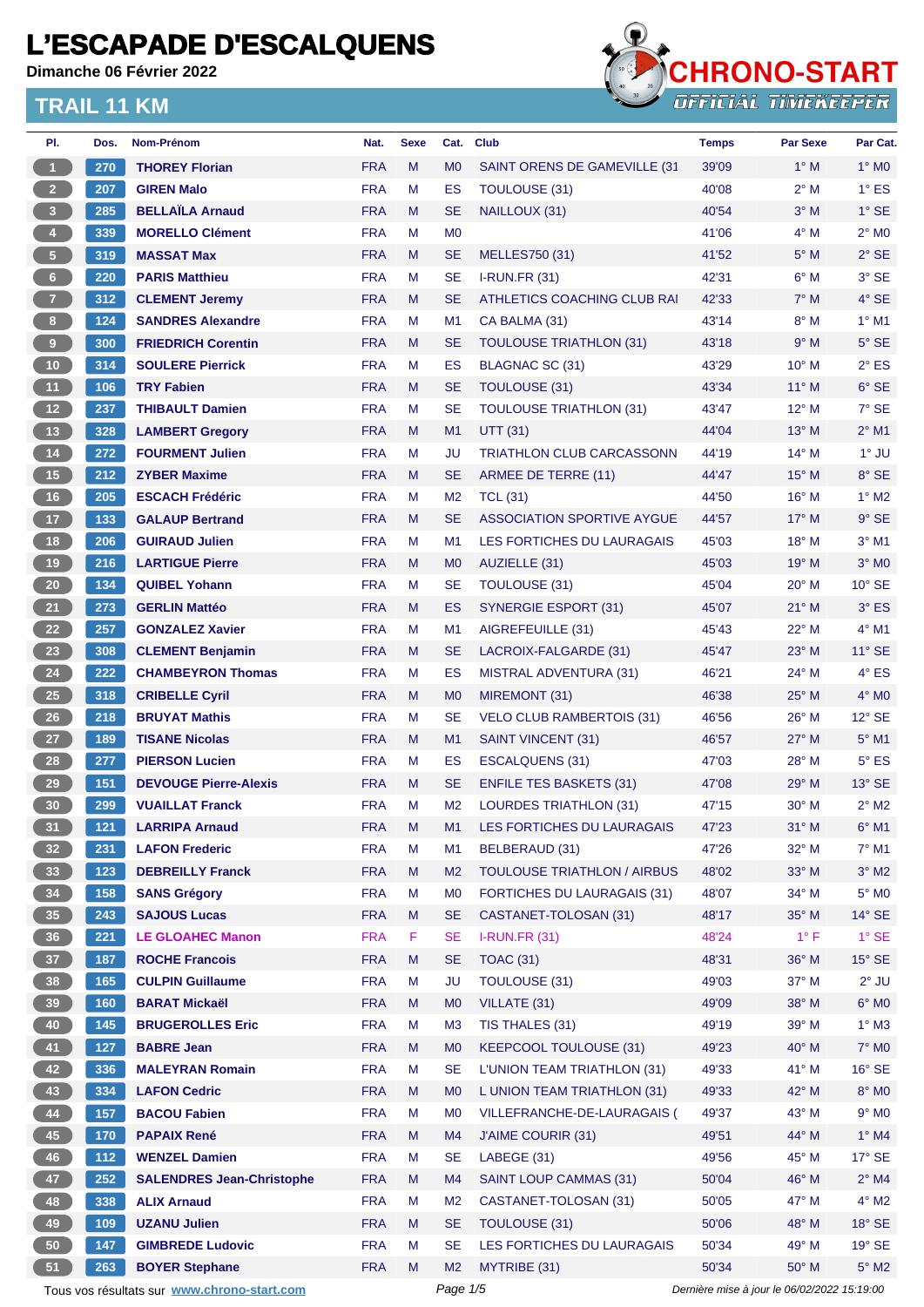**Dimanche 06 Février 2022**



| PI.             | Dos.  | Nom-Prénom                                  | Nat.       | <b>Sexe</b> | Cat.           | <b>Club</b>                        | <b>Temps</b>                                | <b>Par Sexe</b> | Par Cat.                   |
|-----------------|-------|---------------------------------------------|------------|-------------|----------------|------------------------------------|---------------------------------------------|-----------------|----------------------------|
| 52 <sub>2</sub> | 183   | <b>LASSALLE Guillaume</b>                   | <b>FRA</b> | M           | <b>SE</b>      | TOURNEFEUILLE (31)                 | 50'40                                       | $51^\circ$ M    | $20^\circ$ SE              |
| 53              | 223   | <b>LEVY Damien</b>                          | <b>FRA</b> | M           | M <sub>1</sub> | <b>CHALLENGE LEVY (31)</b>         | 50'47                                       | 52° M           | $8^\circ$ M1               |
| 54              | 224   | <b>SZTERNBERG Anaelle</b>                   | <b>FRA</b> | F.          | M <sub>0</sub> | <b>CHALLENGE LEVY (31)</b>         | 50'47                                       | $2^{\circ}$ F   | $1^\circ$ MO               |
| 55              | 329   | <b>BOUCHARD Charlotte</b>                   | <b>FRA</b> | F.          | SE             | <b>TOULOUSE (31)</b>               | 50'59                                       | $3^{\circ}$ F   | $2°$ SE                    |
| 56              | 306   | <b>VERGNES Jean-Jacques</b>                 | <b>FRA</b> | M           | M <sub>5</sub> | LES FOULEES DE SAINT-SAUVEL        | 51'09                                       | $53^\circ$ M    | $1^\circ$ M <sub>5</sub>   |
| 57              | 326   | <b>OLCHEWSKY François</b>                   | <b>FRA</b> | м           | <b>SE</b>      | RAMONVILLE SAINT AGNE (31)         | 51'10                                       | 54° M           | $21^\circ$ SE              |
| 58              | 146   | <b>PONS Jérôme</b>                          | <b>FRA</b> | M           | M3             | PORTET ATHLETIC CLUB (31)          | 51'19                                       | 55° M           | $2^{\circ}$ M3             |
| 59              | 180   | <b>LANGLOIS Benjamin</b>                    | <b>FRA</b> | M           | M <sub>0</sub> | SAINT-ORENS DE GAMEVILLE (31       | 51'33                                       | $56^{\circ}$ M  | $10^{\circ}$ MO            |
| 60              | 254   | <b>SEGUELA Sebastien</b>                    | <b>FRA</b> | M           | M <sub>2</sub> | <b>ESCALQUENS (31)</b>             | 51'35                                       | 57° M           | $6^\circ$ M2               |
| 61              | 211   | <b>ASTRUC Eric</b>                          | <b>FRA</b> | M           | M4             | <b>BRUGUIERES (31)</b>             | 51'55                                       | $58^\circ$ M    | $3°$ M4                    |
| 62              | 230   | <b>PRADALIER Cedric</b>                     | <b>FRA</b> | M           | M1             | LE PONTET (84)                     | 52'04                                       | 59° M           | $9°$ M1                    |
| 63              | 161   | <b>DEFOSSEZ Maxime</b>                      | <b>FRA</b> | М           | M <sub>0</sub> | POMPIGNAN (82)                     | 52'26                                       | 60° M           | 11° M0                     |
| 64              | 246   | <b>CHARPRENET Alexis</b>                    | <b>FRA</b> | M           | M <sub>0</sub> | <b>RUN IN TOULOUSE (31)</b>        | 52'31                                       | $61^\circ$ M    | $12^{\circ}$ MO            |
| 65              | 176   | <b>PUBELLIER Jean-Marc</b>                  | <b>FRA</b> | M           | M <sub>6</sub> | CASTANET (31)                      | 52'35                                       | 62° M           | $1^\circ$ M6               |
| 66              | 244   | <b>RANÇON Pierre</b>                        | <b>FRA</b> | M           | M <sub>5</sub> | <b>ASTARAC FOND CLUB (31)</b>      | 52'37                                       | $63^\circ$ M    | $2^{\circ}$ M <sub>5</sub> |
| 67              | 234   | <b>DUPONT Yann</b>                          | <b>FRA</b> | M           | M <sub>1</sub> | <b>QUINT FONSEGRIVES (31)</b>      | 52'57                                       | 64° M           | 10° M1                     |
| 68              | 276   | <b>LEDUC Pierre</b>                         | <b>FRA</b> | M           | M <sub>0</sub> | SA TOULOUSE UC (31)                | 53'02                                       | $65^\circ$ M    | $13^\circ$ MO              |
| 69              | 173   | <b>TERRIER Yves</b>                         | <b>FRA</b> | M           | M <sub>2</sub> | LABEGE (31)                        | 53'04                                       | 66° M           | $7^\circ$ M2               |
| 70              | 136   | <b>MICHON Marie</b>                         | <b>FRA</b> | F.          | СA             | <b>AYGUESVIVES (31)</b>            | 53'09                                       | $4^{\circ}$ F   | $1^\circ$ CA               |
| 71              | 294   | <b>TEYSSEDRE Cédric</b>                     | <b>FRA</b> | м           | M <sub>2</sub> | LES FORTICHES DU LAURAGAIS         | 53'32                                       | 67° M           | $8^\circ$ M2               |
| 72              | 287   | <b>DE GRACIA Nadège</b>                     | <b>FRA</b> | F           | M1             | LES FORTICHES DU LAURAGAIS         | 53'35                                       | $5^{\circ}$ F   | $1°$ M1                    |
| 73              | 245   | <b>DEBAISIEUX Michel</b>                    | <b>FRA</b> | M           | M7             | <b>TEAM 12 (12)</b>                | 53'37                                       | 68° M           | $1^\circ$ M7               |
| 74              | 315   | <b>CASTILLO Mathieu</b>                     | <b>FRA</b> | M           | M1             | <b>VILLEFRANCHE ATHLE LAURAGA</b>  | 53'52                                       | $69^\circ$ M    | 11° M1                     |
| 75              | 292   | <b>PINARD Marlene</b>                       | <b>FRA</b> | F.          | <b>SE</b>      | <b>REVEL (31)</b>                  | 54'09                                       | $6^{\circ}$ F   | 3° SE                      |
| 76              | 290   | <b>DUCROT Ludovic</b>                       | <b>FRA</b> | M           | M <sub>2</sub> | MURET (31)                         | 54'24                                       | $70^\circ$ M    | $9^\circ$ M2               |
| 77              | 199   | <b>BALLOT Vincent</b>                       | <b>FRA</b> | M           | M4             | <b>ODARS IS RUNNING (31)</b>       | 54'36                                       | $71^\circ$ M    | 4° M4                      |
| 78              | 303   | <b>DESNOES David</b>                        | <b>FRA</b> | M           | M <sub>0</sub> | CASTANET TOLOSAN (31)              | 54'43                                       | $72^\circ$ M    | $14^{\circ}$ MO            |
| 79              | 135   | <b>MICHON Anthony</b>                       | <b>FRA</b> | м           | M <sub>2</sub> | LES FORTICHES DU LAURAGAIS         | 54'46                                       | $73^\circ$ M    | $10^{\circ}$ M2            |
| 80              | 233   | <b>VEYSSIÈRE Elisabeth</b>                  | <b>FRA</b> | F           | M <sub>0</sub> | <b>ASSOCIATION SPORTIVE AYGUE</b>  | 54'48                                       | $7^\circ$ F     | $2°$ MO                    |
| 81              | 280   | <b>MANESENKOW Patrick</b>                   | <b>FRA</b> | M           | M <sub>5</sub> | PINS JUSTARET (31)                 | 54'52                                       | 74° M           | $3^\circ$ M <sub>5</sub>   |
| 82              | 202   | <b>CALMETTES Cédric</b>                     | <b>FRA</b> | M           | M1             | QUINT-FONSEGRIVES (31)             | 54'58                                       | 75° M           | 12° M1                     |
| 83              | 144   | <b>GOUL Pascal</b>                          | <b>FRA</b> | M           | M4             | LA SALVETAT SAINT GILLES (31)      | 55'01                                       | 76° M           | $5^\circ$ M4               |
| 84              | 297   | <b>LASSERRE Mathieu</b>                     | <b>FRA</b> | M           | M1             | <b>VILLEFRANCHE DE LAURAGAIS (</b> | 55'04                                       | 77° M           | 13° M1                     |
| 85              | 195   | <b>SERVIAN Frédéric</b>                     | <b>FRA</b> | M           | M <sub>0</sub> | LES FORTICHES DU LAURAGAIS         | 55'05                                       | 78° M           | 15° MO                     |
| 86              | 316   | <b>CHATRY Lucas</b>                         | <b>FRA</b> | M           | <b>SE</b>      | BEAUZELLE (31)                     | 55'11                                       | 79° M           | $22^\circ$ SE              |
| 87              | 153   | <b>BONNEAUD Denis</b>                       | <b>FRA</b> | M           | M <sub>2</sub> | LAUZERVILLE (31)                   | 55'28                                       | 80° M           | $11^{\circ}$ M2            |
| 88              | $113$ | <b>FRELOT Victor</b>                        | <b>FRA</b> | M           | <b>SE</b>      | <b>ESCALQUENS (31)</b>             | 55'42                                       | 81° M           | $23^\circ$ SE              |
| 89              | 317   | <b>DUBOIS Jerome</b>                        | <b>FRA</b> | M           | M1             | <b>ESCALQUENS (31)</b>             | 56'07                                       | 82° M           | $14^{\circ}$ M1            |
| 90              | 115   | <b>TANTI William</b>                        | <b>FRA</b> | M           | M4             | RAMONVILLE-SAINT-AGNE (31)         | 56'09                                       | 83° M           | $6^\circ$ M4               |
| 91              | 260   | <b>BRU Guillaume</b>                        | <b>FRA</b> | M           | M3             | LAUZERVILLE (31)                   | 56'17                                       | 84° M           | $3^\circ$ M3               |
| 92              | 298   | <b>CLASTRES Julien</b>                      | <b>FRA</b> | M           | M1             | SAINT-JEAN (31)                    | 56'26                                       | 85° M           | $15^{\circ}$ M1            |
| 93              | 193   | <b>ROBERT Christophe</b>                    | <b>FRA</b> | M           | M1             | BAZIEGE (03)                       | 56'38                                       | 86° M           | 16° M1                     |
| 94              | 295   | <b>FONTES Michel</b>                        | <b>FRA</b> | M           | M4             | LES CLOCHE PIEDS (31)              | 56'41                                       | 87° M           | $7^\circ$ M4               |
| 95              | 203   | <b>CALMETTES Céline</b>                     | <b>FRA</b> | F           | M1             | <b>QUINT-FONSEGRIVES (31)</b>      | 56'44                                       | $8^{\circ}$ F   | $2^{\circ}$ M1             |
| 96              | 242   | <b>PERRIER Adrien</b>                       | <b>FRA</b> | M           | <b>SE</b>      | <b>TOULOUSE (31)</b>               | 56'59                                       | 88° M           | 24° SE                     |
| 97              | 186   | <b>PHILIPPOT Yannick</b>                    | <b>FRA</b> | M           | M <sub>6</sub> | <b>AUCAMVILLE (31)</b>             | 57'06                                       | 89° M           | $2^{\circ}$ M6             |
| 98              | 267   | <b>MILAN Mathilde</b>                       | <b>FRA</b> | F.          | <b>SE</b>      | <b>TRIATHLON TOULOUSE METROP</b>   | 57'09                                       | 9° F            | $4^\circ$ SE               |
| 99              | 171   | <b>CAULET Marie</b>                         | <b>FRA</b> | F           | M <sub>0</sub> | ODARS (31)                         | 57'14                                       | $10^{\circ}$ F  | $3^\circ$ MO               |
| (100)           | 118   | <b>POUZAC Patrick</b>                       | <b>FRA</b> | M           | M3             | <b>MONTGAILLARD LAURAGAIS (31)</b> | 57'19                                       | 90° M           | $4^\circ$ M3               |
| 101             | 174   | <b>GAYRAUD Isabelle</b>                     | <b>FRA</b> | F           | M <sub>0</sub> | CA BALMA (31)                      | 57'25                                       | $11^{\circ}$ F  | $4^\circ$ MO               |
| (102)           | 302   | <b>VICAL Jean-François</b>                  | <b>FRA</b> | M           | M3             | <b>CASTANET TOLOSAN (31)</b>       | 57'26                                       | 91° M           | $5^\circ$ M3               |
|                 |       | Tous vos résultats sur www.chrono-start.com |            |             | Page 2/5       |                                    | Dernière mise à jour le 06/02/2022 15:19:00 |                 |                            |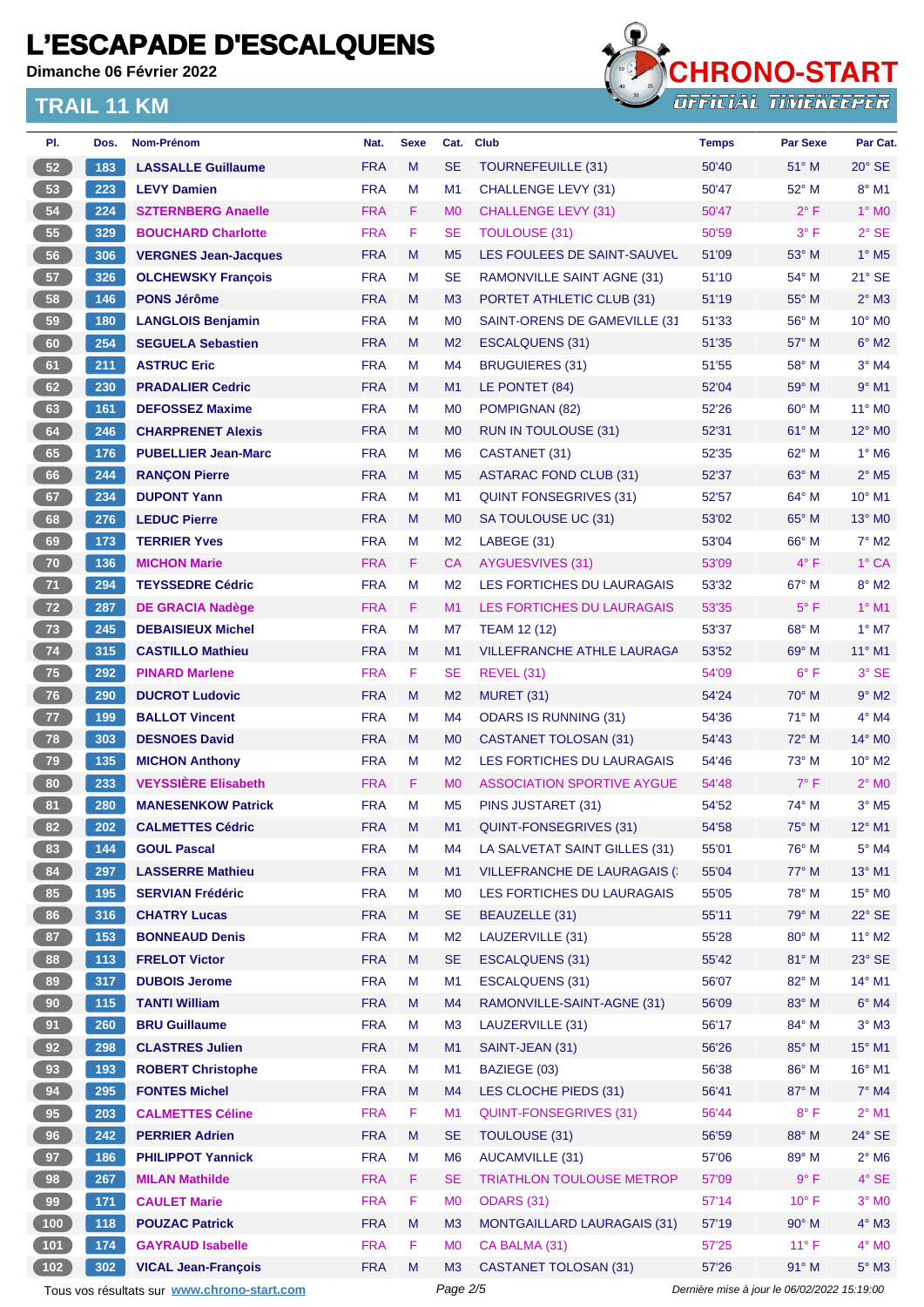**Dimanche 06 Février 2022**



| PI.                                                                         | Dos.       | Nom-Prénom                                    | Nat.                     | <b>Sexe</b> | Cat.                             | <b>Club</b>                                                     | <b>Temps</b>                                | <b>Par Sexe</b>        | Par Cat.                 |  |
|-----------------------------------------------------------------------------|------------|-----------------------------------------------|--------------------------|-------------|----------------------------------|-----------------------------------------------------------------|---------------------------------------------|------------------------|--------------------------|--|
| 103                                                                         | 240        | <b>TRESSENS Michel</b>                        | <b>FRA</b>               | M           | M <sub>5</sub>                   | LIEBHERR DUATHLON (31)                                          | 57'37                                       | $92^\circ$ M           | $4^\circ$ M <sub>5</sub> |  |
| 104                                                                         | 269        | <b>VAYSSETTES Laurent</b>                     | <b>FRA</b>               | M           | M <sub>3</sub>                   | BAZIEGE (31)                                                    | 57'38                                       | 93° M                  | $6^\circ$ M3             |  |
| 105                                                                         | 268        | <b>ADELINE Thierry</b>                        | <b>FRA</b>               | M           | M <sub>5</sub>                   | <b>TRIATHLON TOULOUSE METROP</b>                                | 57'41                                       | $94^\circ$ M           | $5^\circ$ M <sub>5</sub> |  |
| 106                                                                         | 275        | <b>TRONCO Jean-Luc</b>                        | <b>FRA</b>               | M           | M <sub>3</sub>                   | <b>ESCALQUENS (31)</b>                                          | 57'53                                       | $95^\circ$ M           | $7^\circ$ M3             |  |
| $107$                                                                       | 309        | <b>LOCONTE Francois</b>                       | <b>FRA</b>               | M           | M <sub>2</sub>                   | FORTICHES DU LAURAGAIS (31)                                     | 57'55                                       | $96^\circ$ M           | 12° M2                   |  |
| 108                                                                         | 159        | <b>CRAMPES Jean-Baptiste</b>                  | <b>FRA</b>               | M           | M <sub>2</sub>                   | <b>ASSOCIATION SPORTIVE AYGUE</b>                               | 57'55                                       | $97^\circ$ M           | 13° M2                   |  |
| (109)                                                                       | 283        | <b>HAUTBOIS Yannick</b>                       | <b>FRA</b>               | M           | M1                               | BALMA (31)                                                      | 58'00                                       | 98° M                  | 17° M1                   |  |
| $\begin{array}{c} \n \textbf{110} \\ \end{array}$                           | 307        | <b>CIECKA Jean Luc</b>                        | <b>FRA</b>               | м           | M4                               | SAINT JEAN (31)                                                 | 58'03                                       | 99° M                  | $8^\circ$ M4             |  |
| (111)                                                                       | 274        | <b>DOMENECH Luc</b>                           | <b>FRA</b>               | M           | M4                               | BLAGNAC SC (31)                                                 | 58'05                                       | $100^\circ$ M          | $9°$ M4                  |  |
| 112                                                                         | 140        | <b>BASSI Jean Marc</b>                        | <b>FRA</b>               | м           | M <sub>3</sub>                   | <b>AUCAMVILLE (31)</b>                                          | 58'17                                       | $101^\circ$ M          | $8^\circ$ M3             |  |
| (113)                                                                       | 291        | <b>RÉGENT Nancy</b>                           | <b>FRA</b>               | F.          | M <sub>2</sub>                   | <b>ESCALQUENS (31)</b>                                          | 58'21                                       | $12^{\circ}$ F         | $1^\circ$ M2             |  |
| $\begin{array}{c} \boxed{114} \end{array}$                                  | 322        | <b>GIMET Christophe</b>                       | <b>FRA</b>               | м           | M <sub>2</sub>                   | SALLES SUR GARONNE (31)                                         | 58'25                                       | $102^\circ$ M          | 14° M2                   |  |
| (115)                                                                       | 229        | <b>MIGNAVAL Frédéric</b>                      | <b>FRA</b>               | M           | M <sub>3</sub>                   | VSOP MOZTEAM (31)                                               | 58'27                                       | $103^\circ$ M          | $9°$ M3                  |  |
| $\boxed{116}$                                                               | 122        | <b>DE BUTLER Xavier</b>                       | <b>FRA</b>               | M           | M <sub>2</sub>                   | LES FORTICHES DU LAURAGAIS                                      | 58'41                                       | $104^\circ$ M          | $15^{\circ}$ M2          |  |
| (117)                                                                       | 266        | <b>DETEE Christophe</b>                       | <b>FRA</b>               | M           | M <sub>2</sub>                   | <b>MONTGISCARD (31)</b>                                         | 58'45                                       | 105° M                 | $16^{\circ}$ M2          |  |
| $\boxed{118}$                                                               | 258        | <b>CRIBELLE Sébastien</b>                     | <b>FRA</b>               | М           | M <sub>1</sub>                   | SAINT-JULIA (31)                                                | 58'45                                       | $106^\circ$ M          | 18° M1                   |  |
| (119)                                                                       | 278        | <b>RAYNAUD Christian</b>                      | <b>FRA</b>               | M           | M7                               | ROQUES (31)                                                     | 59'35                                       | $107^\circ$ M          | $2^{\circ}$ M7           |  |
| 120                                                                         | 310        | <b>VALENCIA Laurent</b>                       | <b>FRA</b>               | м           | M <sub>2</sub>                   | <b>ISSUS (31)</b>                                               | 59'39                                       | $108^\circ$ M          | $17^\circ$ M2            |  |
| 121                                                                         | 296        | <b>DUMAS Jean-Baptiste</b>                    | <b>FRA</b>               | M           | M <sub>2</sub>                   | <b>COLOMIERS (31)</b>                                           | 59'44                                       | $109^\circ$ M          | 18° M2                   |  |
| $122$                                                                       | 271        | <b>NGUYEN VAN CHINH Jacques</b>               | <b>FRA</b>               | M           | M <sub>5</sub>                   | CA BALMA (31)                                                   | 59'55                                       | $110^\circ$ M          | $6^\circ$ M5             |  |
| 123                                                                         | 200        | <b>SIMON Léa</b>                              | <b>FRA</b>               | F.          | SE                               | <b>ESCALQUENS (31)</b>                                          | 1h00'00                                     | $13^{\circ}$ F         | $5^\circ$ SE             |  |
| $124$                                                                       | 137        | <b>ROGER Romain</b>                           | <b>FRA</b>               | M           | <b>SE</b>                        | STE FOY D'AIGREFEUILLE (31)                                     | 1h00'01                                     | $111^\circ$ M          | $25^\circ$ SE            |  |
| 125                                                                         | 264        | <b>ZAREVAC Cyril</b>                          | <b>FRA</b>               | M           | M <sub>3</sub>                   | LES FORTICHES DU LAURAGAIS                                      | 1h00'08                                     | $112^{\circ}$ M        | $10^{\circ}$ M3          |  |
| $126$                                                                       | 128        | <b>CASANOBAS Michael</b>                      | <b>FRA</b>               | м           | <b>SE</b>                        | <b>QUINT FONSEGRIVES (31)</b>                                   | 1h00'24                                     | 113° M                 | $26^\circ$ SE            |  |
| 127                                                                         | 236        | <b>THIEBLIN Laurent</b>                       | <b>FRA</b>               | M           | M <sub>3</sub>                   | MONTLAUR (31)                                                   | 1h00'31                                     | $114^{\circ}$ M        | $11^{\circ}$ M3          |  |
| 128                                                                         | 251        | <b>COILLARD Jérémie</b>                       | <b>FRA</b>               | M           | M1                               | PIBRAC (31)                                                     | 1h00'33                                     | $115^\circ$ M          | 19° M1                   |  |
| $129$                                                                       | 166        | <b>DRANSART Virginie</b>                      | <b>FRA</b>               | F.          | M <sub>1</sub>                   | <b>ESCALQUENS (31)</b>                                          | 1h00'44                                     | $14^{\circ}$ F         | $3°$ M1                  |  |
| $\boxed{130}$                                                               | 215        | <b>CAMBORDE Gaëlle</b>                        | <b>FRA</b>               | F           | M <sub>1</sub>                   | <b>ESCALQUENS (31)</b>                                          | 1h00'45                                     | $15^{\circ}$ F         | $4°$ M1                  |  |
| (131)                                                                       | 241        | <b>FELIX Laurence</b>                         | <b>FRA</b>               | F.          | M <sub>2</sub>                   | <b>TOULOUSE (31)</b>                                            | 1h01'12                                     | $16^{\circ}$ F         | $2^{\circ}$ M2           |  |
| $132$                                                                       | 116        | <b>DELLERIE Didier</b>                        | <b>FRA</b>               | M           | M <sub>2</sub>                   | <b>SALLES SUR GARONNE (31)</b>                                  | 1h01'15                                     | $116^\circ$ M          | 19° M2                   |  |
| 133                                                                         | 232        | <b>MICHELON Ursula</b>                        | <b>FRA</b>               | F.          | M <sub>1</sub>                   | CARAMAN (31)                                                    | 1h01'19                                     | $17^{\circ}$ F         | $5^\circ$ M1             |  |
| $134$                                                                       | 138        | <b>DOMAGALSKI Piotr</b>                       | <b>POL</b>               | M           | SE                               | <b>TOULOUSE (31)</b>                                            | 1h01'21                                     | $117^\circ$ M          | 27° SE                   |  |
| (135)                                                                       | 228        | <b>MICHELON Nathan</b>                        | <b>FRA</b>               | M           | CA                               | CARAMAN (31)                                                    | 1h01'21                                     | $118^\circ$ M          | $1^\circ$ CA             |  |
| $136$                                                                       | 132        | <b>MONZIE Benjamin</b>                        | <b>FRA</b>               | M           | <b>SE</b>                        | VILLENEUVE-SUR-LOT (47)                                         | 1h01'21                                     | 119° M                 | 28° SE                   |  |
| (137)                                                                       | 184        | <b>ANDRIEU Jean-Christophe</b>                | <b>FRA</b>               | M           | M <sub>5</sub>                   | AIRBUS RUNNING (31)                                             | 1h01'41                                     | 120° M                 | $7^\circ$ M <sub>5</sub> |  |
| $\begin{array}{c} \n \textbf{138}\n \end{array}$                            | 139        | <b>FONTAINE Romain</b>                        | <b>FRA</b>               | M           | M <sub>0</sub>                   | BAZIEGE (31)                                                    | 1h01'50                                     | $121^\circ$ M          | $16^{\circ}$ MO          |  |
| (139)                                                                       | 256        | <b>MIQUEL Laurie</b>                          | <b>FRA</b>               | F           | M <sub>0</sub>                   | <b>LES FORTICHES DU LAURAGAIS</b>                               | 1h01'51                                     | $18^{\circ}$ F         | $5^\circ$ MO             |  |
| $140$                                                                       | 320        | <b>MARTIN Pascal</b>                          | <b>FRA</b>               | M           | M <sub>3</sub>                   | <b>FORTICHES DU LAURAGAIS (31)</b>                              | 1h01'51                                     | 122° M                 | $12^{\circ}$ M3          |  |
| (141)                                                                       | 168        | <b>VUILLEMIN Julie</b>                        | <b>FRA</b>               | F.          | M <sub>0</sub>                   | <b>TOULOUSE (31)</b>                                            | 1h01'55                                     | $19°$ F                | $6^\circ$ MO             |  |
| $\begin{array}{c} \n \textbf{142}\n \end{array}$                            | 227        | <b>GULZINSKI Christophe</b>                   | <b>FRA</b>               | M           | M <sub>3</sub>                   | TOULOUSE (31)                                                   | 1h01'55                                     | $123^\circ$ M          | $13^\circ$ M3            |  |
| (143)                                                                       | 102        | ** Anonymat du Participant **                 | <b>FRA</b>               | M           | M <sub>3</sub>                   | RAMONVILLE (31)                                                 | 1h02'00                                     | 124° M                 | 14° M3                   |  |
| $\begin{array}{c} \n \begin{array}{c} \n 144 \n \end{array} \n \end{array}$ | 108        | <b>BONNET Christian</b>                       | <b>FRA</b>               | M           | M <sub>3</sub>                   | <b>MURET (31)</b>                                               | 1h02'19                                     | $125^\circ$ M          | $15^\circ$ M3            |  |
| 145                                                                         | 154        | <b>BOURGES Jean-Christophe</b>                | <b>FRA</b>               | M           | M1                               | SAINT-VINCENT (31)                                              | 1h02'46                                     | 126° M                 | $20^\circ$ M1            |  |
| $146$                                                                       |            |                                               |                          |             |                                  |                                                                 |                                             |                        |                          |  |
| 147                                                                         | 265<br>253 | <b>CARROLA Julien</b><br><b>DUREAU Marion</b> | <b>FRA</b><br><b>FRA</b> | M<br>F.     | M <sub>0</sub>                   | LES FORTICHES DU LAURAGAIS<br><b>CASTELNAU D'ESTRETEFONDS (</b> | 1h02'51<br>1h02'52                          | 127° M<br>$20^\circ$ F | 17° M0<br>$7^\circ$ MO   |  |
|                                                                             |            | <b>JOSAPHA Olivier</b>                        | <b>FRA</b>               | M           | M <sub>0</sub><br>M <sub>3</sub> | <b>COLOMIERS (31)</b>                                           | 1h03'03                                     | $128^\circ$ M          | 16° M3                   |  |
| $148$                                                                       | 282        |                                               |                          |             |                                  |                                                                 |                                             |                        |                          |  |
| (149)                                                                       | 248        | <b>BAVOUX Jean-Baptiste</b>                   | <b>FRA</b>               | M           | M <sub>3</sub>                   | RAMONVILLE ST AGNE (31)                                         | 1h03'07                                     | 129° M                 | $17^\circ$ M3            |  |
| 150                                                                         | 198        | <b>BALLOT Marie</b>                           | <b>FRA</b>               | F.          | M1                               | <b>ODARS IS RUNNING (31)</b>                                    | 1h03'25                                     | $21^{\circ}$ F         | $6^{\circ}$ M1           |  |
| $\begin{array}{c} \boxed{151} \end{array}$                                  | 197        | <b>GUELMINGER Pierre</b>                      | <b>FRA</b>               | M           | M <sub>2</sub>                   | <b>ODARS IS RUNNING (31)</b>                                    | 1h03'26                                     | $130^\circ$ M          | 20° M2                   |  |
| 152                                                                         | 304        | <b>BOÉ Emilie</b>                             | <b>FRA</b>               | F           | <b>SE</b>                        | <b>TOULOUSE (31)</b>                                            | 1h03'40                                     | 22°F                   | $6°$ SE                  |  |
| $\begin{array}{ c c }\n\hline\n153\n\end{array}$                            | 201        | <b>CESSES Aurélie</b>                         | <b>FRA</b>               | F.          | M <sub>1</sub>                   | BALMA (31)                                                      | 1h03'55                                     | $23^\circ$ F           | $7^\circ$ M1             |  |
|                                                                             |            | Tous vos résultats sur www.chrono-start.com   |                          |             | Page 3/5                         |                                                                 | Dernière mise à jour le 06/02/2022 15:19:00 |                        |                          |  |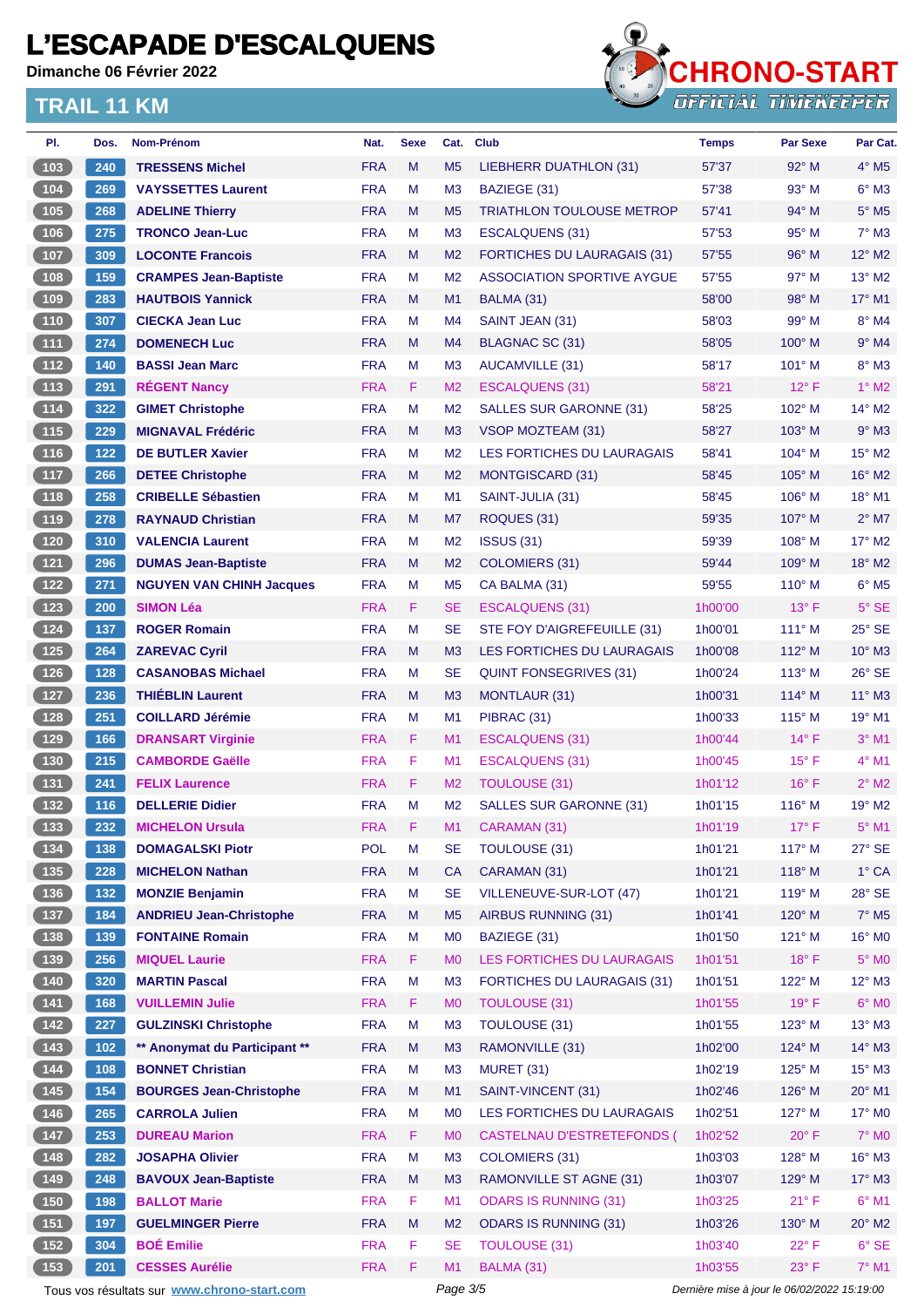**Dimanche 06 Février 2022**



| PI.                                               | Dos.  | Nom-Prénom                                  | Nat.       | <b>Sexe</b> | Cat.           | <b>Club</b>                               | <b>Temps</b>                                | <b>Par Sexe</b> | Par Cat.                    |
|---------------------------------------------------|-------|---------------------------------------------|------------|-------------|----------------|-------------------------------------------|---------------------------------------------|-----------------|-----------------------------|
| (154)                                             | 226   | <b>VALIÈRES Stéphanie</b>                   | <b>FRA</b> | F           | M <sub>2</sub> | AUCUN (31)                                | 1h04'04                                     | $24^{\circ}$ F  | $3°$ M2                     |
| 155                                               | 208   | <b>PAPAIX Laure</b>                         | <b>FRA</b> | F           | <b>SE</b>      | CAF TOULOUSE (31)                         | 1h04'12                                     | $25^{\circ}$ F  | $7°$ SE                     |
| 156                                               | 105   | <b>GOUT Isabelle</b>                        | <b>FRA</b> | F           | M1             | ESCALQUENS (31)                           | 1h04'12                                     | $26^{\circ}$ F  | $8^{\circ}$ M1              |
| 157                                               | 311   | <b>FAILLEFER Andre</b>                      | <b>FRA</b> | M           | M <sub>6</sub> | <b>COLOMIERS (31)</b>                     | 1h04'18                                     | $131^\circ$ M   | $3°$ M <sub>6</sub>         |
| (158)                                             | 250   | <b>CASANOBAS Julien</b>                     | <b>FRA</b> | M           | <b>SE</b>      | RIVESALTES (66)                           | 1h04'22                                     | 132° M          | 29° SE                      |
| 159                                               | 117   | <b>POUZAC Karine</b>                        | <b>FRA</b> | F           | M <sub>2</sub> | <b>MONTGAILLARD LAURAGAIS (31)</b>        | 1h04'26                                     | $27^\circ$ F    | $4^\circ$ M2                |
| (160)                                             | 130   | <b>CRAUFFON Francois</b>                    | <b>FRA</b> | M           | M <sub>0</sub> | <b>TOURNEFEUILLE (31)</b>                 | 1h04'27                                     | $133^\circ$ M   | $18^\circ$ MO               |
| $\boxed{161}$                                     | 288   | <b>GARCIA Andres</b>                        | <b>ESP</b> | М           | M <sub>1</sub> | <b>PAU (31)</b>                           | 1h04'30                                     | $134^\circ$ M   | $21^{\circ}$ M1             |
| (162)                                             | 119   | <b>JAGO Cathy</b>                           | <b>GBR</b> | F           | M <sub>4</sub> | <b>ACCR RAMONVILLE (31)</b>               | 1h05'17                                     | $28^{\circ}$ F  | $1^\circ$ M4                |
| 163                                               | 103   | <b>DOUMERC Corine</b>                       | <b>FRA</b> | F           | M <sub>3</sub> | <b>ACCR RAMONVILLE (31)</b>               | 1h05'17                                     | $29°$ F         | $1^\circ$ M3                |
| $\boxed{164}$                                     | 114   | <b>TANTI Elisabeth</b>                      | <b>FRA</b> | F           | M <sub>3</sub> | ATHLETICS COACHING CLUB RAI               | 1h05'17                                     | $30^\circ$ F    | $2°$ M3                     |
| 165                                               | 239   | <b>SOLVES Aurelien</b>                      | <b>FRA</b> | M           | M <sub>0</sub> | ESCALQUENS (31)                           | 1h05'28                                     | 135° M          | 19° M <sub>0</sub>          |
| (166)                                             | 327   | <b>CASSAGNAUD Charline</b>                  | <b>FRA</b> | F           | M <sub>0</sub> | PRESERVILLE (31)                          | 1h05'32                                     | $31^\circ$ F    | 8° MO                       |
| 167                                               | 247   | <b>JAN Sophie</b>                           | <b>FRA</b> | F           | M <sub>3</sub> | <b>LES FORTICHES DU LAURAGAIS</b>         | 1h05'33                                     | 32° F           | $3°$ M3                     |
| $\boxed{168}$                                     | 255   | <b>DALENQ Julie</b>                         | <b>FRA</b> | F           | JU             | <b>LES FORTICHES (31)</b>                 | 1h05'39                                     | $33^\circ$ F    | $1°$ JU                     |
| $\boxed{169}$                                     | 152   | <b>DALENQ Jean</b>                          | <b>FRA</b> | M           | M <sub>3</sub> | LES FORTICHES (31)                        | 1h05'41                                     | 136° M          | 18° M3                      |
| 170                                               | 259   | <b>EPRINCHARD Nicolas</b>                   | <b>FRA</b> | M           | M <sub>2</sub> | <b>TRIATHLON CLUB DU LAURAGAIS</b>        | 1h06'00                                     | $137^\circ$ M   | $21^\circ$ M <sub>2</sub>   |
| $\sqrt{171}$                                      | 204   | <b>CIPRIAN Henri</b>                        | <b>FRA</b> | M           | M <sub>5</sub> | S/L LAURAGAIS ATHLE CASTELN.              | 1h06'27                                     | 138° M          | $8^\circ$ M <sub>5</sub>    |
| 172                                               | 163   | <b>CAPELLE Caroline</b>                     | <b>FRA</b> | F           | M1             | <b>LES FORTICHES DU LAURAGAIS</b>         | 1h06'39                                     | $34^\circ$ F    | $9°$ M1                     |
| $\begin{array}{c} \boxed{173} \end{array}$        | 169   | <b>CHARAMNAC Sandrine</b>                   | <b>FRA</b> | F           | M <sub>1</sub> | MONTBRUN-LAURAGAIS (31)                   | 1h06'52                                     | $35^{\circ}$ F  | 10° M1                      |
| $174$                                             | 214   | <b>BONNIN Hervé</b>                         | <b>FRA</b> | M           | M <sub>4</sub> | LAVAUR (81)                               | 1h07'44                                     | 139° M          | 10° M4                      |
| $\boxed{175}$                                     | 333   | <b>TREZIERES Caroline</b>                   | <b>FRA</b> | F           | M1             | BALMA (31)                                | 1h07'51                                     | $36^{\circ}$ F  | $11^{\circ}$ M1             |
| (176)                                             | 156   | <b>DRU Greg</b>                             | <b>FRA</b> | M           | M <sub>2</sub> | <b>BEAUMONT SUR LEZE (31)</b>             | 1h08'00                                     | $140^\circ$ M   | 22° M2                      |
| $\sqrt{177}$                                      | 331   | <b>PERONNAUD Lionel</b>                     | <b>FRA</b> | M           | M <sub>2</sub> | AUCAMVILLE (31)                           | 1h08'16                                     | $141^\circ$ M   | $23^\circ$ M2               |
| 178                                               | 330   | <b>PERONNAUD Caroline</b>                   | <b>FRA</b> | F           | M1             | <b>PREMIUM SPORT (31)</b>                 | 1h08'16                                     | $37^\circ$ F    | 12° M1                      |
| $\boxed{179}$                                     | 217   | <b>ALESI Marion</b>                         | <b>FRA</b> | F           | M <sub>0</sub> | <b>AUZIELLE (31)</b>                      | 1h08'26                                     | 38° F           | $9°$ MO                     |
| (180)                                             | 305   | <b>CABREL Alice</b>                         | <b>FRA</b> | F           | <b>SE</b>      | <b>TOULOUSE (31)</b>                      | 1h08'32                                     | $39^\circ$ F    | 8° SE                       |
| (181)                                             | 155   | <b>PROTEAU Jeff</b>                         | <b>FRA</b> | M           | M <sub>6</sub> | SOREZE (81)                               | 1h08'46                                     | $142^\circ$ M   | $4^\circ$ M6                |
| (182)                                             | 286   | <b>BOUTELIER-JAOUEN Morgann</b>             | <b>FRA</b> | F.          | M <sub>1</sub> | <b>LES FORTICHES DU LAURAGAIS</b>         | 1h08'57                                     | $40^{\circ}$ F  | 13° M1                      |
| $\boxed{183}$                                     | 219   | <b>COLEY Nicola</b>                         | <b>FRA</b> | F           | M <sub>1</sub> | TOULOUSE (31)                             | 1h09'20                                     | 41°F            | 14° M1                      |
| 184                                               | 238   | <b>BONNEVILLE Nathalie</b>                  | <b>FRA</b> | F           | M <sub>3</sub> | ATHLETICS COACHING CLUB RAI               | 1h09'30                                     | $42^{\circ}$ F  | $4^\circ$ M3                |
| 185                                               | 142   | <b>FANCHINI Isa</b>                         | <b>FRA</b> | F           | M <sub>2</sub> | <b>COURIR FONSEGRIVES (31)</b>            | 1h09'35                                     | 43° F           | $5^\circ$ M2                |
| (186)                                             | 164   | <b>SALABER Cédric</b>                       | <b>FRA</b> | M           | M1             | <b>QUINT-FONSEGRIVES (31)</b>             | 1h09'46                                     | 143° M          | 22° M1                      |
|                                                   | 120   | <b>SAVIGNOL Olivier</b>                     | <b>FRA</b> | M           | M1             | <b>MONTEGUT LAURAGAIS (31)</b>            | 1h09'47                                     | 144° M          | 23° M1                      |
| $\begin{array}{c} \n \textbf{187} \\ \end{array}$ |       |                                             | <b>FRA</b> | M           | <b>SE</b>      |                                           | 1h09'47                                     | 145° M          | 30° SE                      |
| $\begin{array}{c} \boxed{188} \end{array}$        | 261   | <b>FANTINEL Axel</b>                        |            |             |                | ESCALQUENS (31)<br><b>ESCALQUENS (31)</b> |                                             | 146° M          |                             |
| $\begin{array}{c} \n \text{189}\n \end{array}$    | 332   | <b>MEYER Michel</b>                         | <b>FRA</b> | M           | M <sub>4</sub> | <b>FOURQUEVAUX (31)</b>                   | 1h09'48                                     |                 | 11° M4                      |
| (190)                                             | 131   | <b>RANDON Elodie</b>                        | <b>FRA</b> | F.          | M1             |                                           | 1h09'51                                     | 44° F           | 15° M1                      |
| (191)                                             | 185   | <b>FRELOT Eric</b>                          | <b>FRA</b> | M           | M4             | <b>ESCALQUENS (31)</b>                    | 1h10'26                                     | 147° M          | 12° M4                      |
| $\begin{array}{c} \boxed{192} \end{array}$        | 162   | <b>PIERARD Virginie</b>                     | <b>FRA</b> | F           | M <sub>3</sub> | <b>TUC (31)</b>                           | 1h10'28                                     | $45^{\circ}$ F  | $5^\circ$ M3                |
| $\begin{array}{c} \boxed{193} \end{array}$        | 172   | <b>MERLAUD David</b>                        | <b>FRA</b> | M           | M <sub>3</sub> | MONTESQUIEU-LAURAGAIS (31)                | 1h10'28                                     | 148° M          | 19° M3                      |
| (194)                                             | 325   | <b>ROQUES Marie-Pierre</b>                  | <b>FRA</b> | F.          | M <sub>3</sub> | CA BALMA (31)                             | 1h10'47                                     | 46°F            | $6^\circ$ M3                |
| $195$                                             | $125$ | <b>GAUJOIN Cyril</b>                        | <b>FRA</b> | M           | M <sub>0</sub> | <b>ESCALQUENS (31)</b>                    | 1h11'27                                     | 149° M          | 20° M <sub>0</sub>          |
| (196)                                             | 129   | <b>GAUJOIN Maxime</b>                       | <b>FRA</b> | M           | <b>SE</b>      | <b>MURET (31)</b>                         | 1h11'27                                     | 150° M          | 31° SE                      |
| (197)                                             | 301   | <b>LAFAIT-BOISSON Marion</b>                | <b>FRA</b> | F           | <b>SE</b>      | <b>TOULOUSE TRIATHLON (31)</b>            | 1h11'44                                     | $47^\circ$ F    | $9°$ SE                     |
| (198)                                             | 101   | <b>ORTUNO Jean Claude</b>                   | <b>FRA</b> | M           | M <sub>3</sub> | SAINT ORENS DE GAMEVILLE (31              | 1h12'20                                     | 151° M          | $20^\circ$ M3               |
| $199$                                             | 324   | <b>ROQUES Philippe</b>                      | <b>FRA</b> | M           | M <sub>3</sub> | CA BALMA (31)                             | 1h12'22                                     | 152° M          | $21^{\circ}$ M3             |
| $\left( 200 \right)$                              | 284   | <b>GIUSEPPIN Priscilla</b>                  | <b>FRA</b> | F.          | <b>SE</b>      | <b>CORRONSAC (31)</b>                     | 1h12'23                                     | $48^\circ$ F    | $10^{\circ}$ SE             |
| $201$                                             | 293   | <b>FRAISSE Laurence</b>                     | <b>FRA</b> | F           | M <sub>3</sub> | RAMONVILLE (31)                           | 1h13'06                                     | 49° F           | $7^\circ$ M3                |
| 202                                               | 192   | <b>EMERY Olivia</b>                         | <b>FRA</b> | F           | M1             | LE MAS D'AZIL (09) (09)                   | 1h15'34                                     | $50^\circ$ F    | 16° M1                      |
| 203                                               | 196   | <b>LABAT Alain</b>                          | <b>FRA</b> | M           | M <sub>5</sub> | <b>COLOMIERS (31)</b>                     | 1h15'35                                     | 153° M          | $9°$ M <sub>5</sub>         |
| 204                                               | 262   | <b>MASSONNIE Guy</b>                        | <b>FRA</b> | M           | M <sub>5</sub> | AUCAMVILLE (31)                           | 1h15'38                                     | 154° M          | $10^{\circ}$ M <sub>5</sub> |
|                                                   |       | Tous vos résultats sur www.chrono-start.com |            |             | Page 4/5       |                                           | Dernière mise à jour le 06/02/2022 15:19:00 |                 |                             |